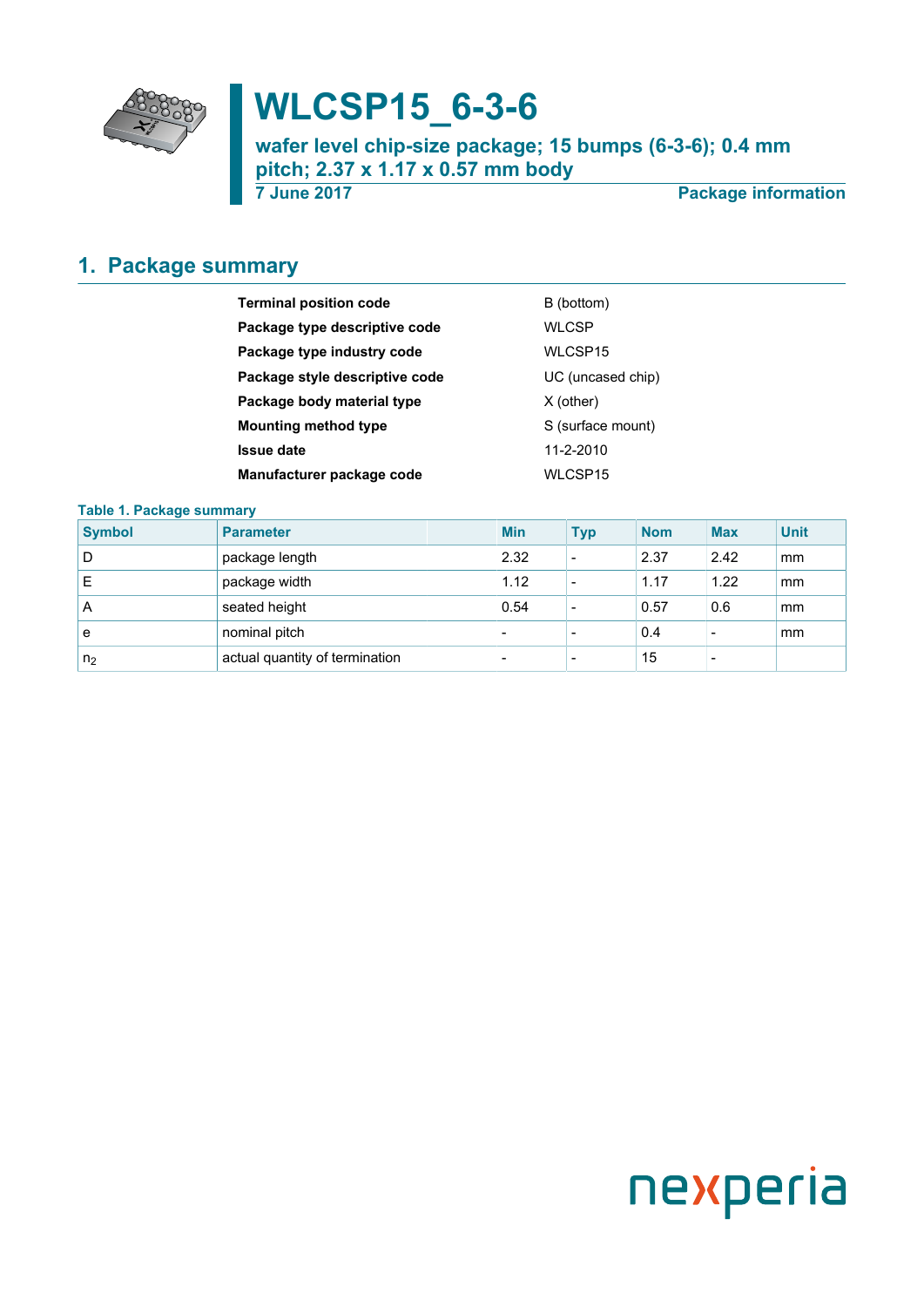**wafer level chip-size package; 15 bumps (6-3-6); 0.4 mm pitch; 2.37 x 1.17 x 0.57 mm body**

## <span id="page-1-0"></span>**2. Package outline**



**Fig. 1. Package outline WLCSP15 (WLCSP15\_6-3-6)**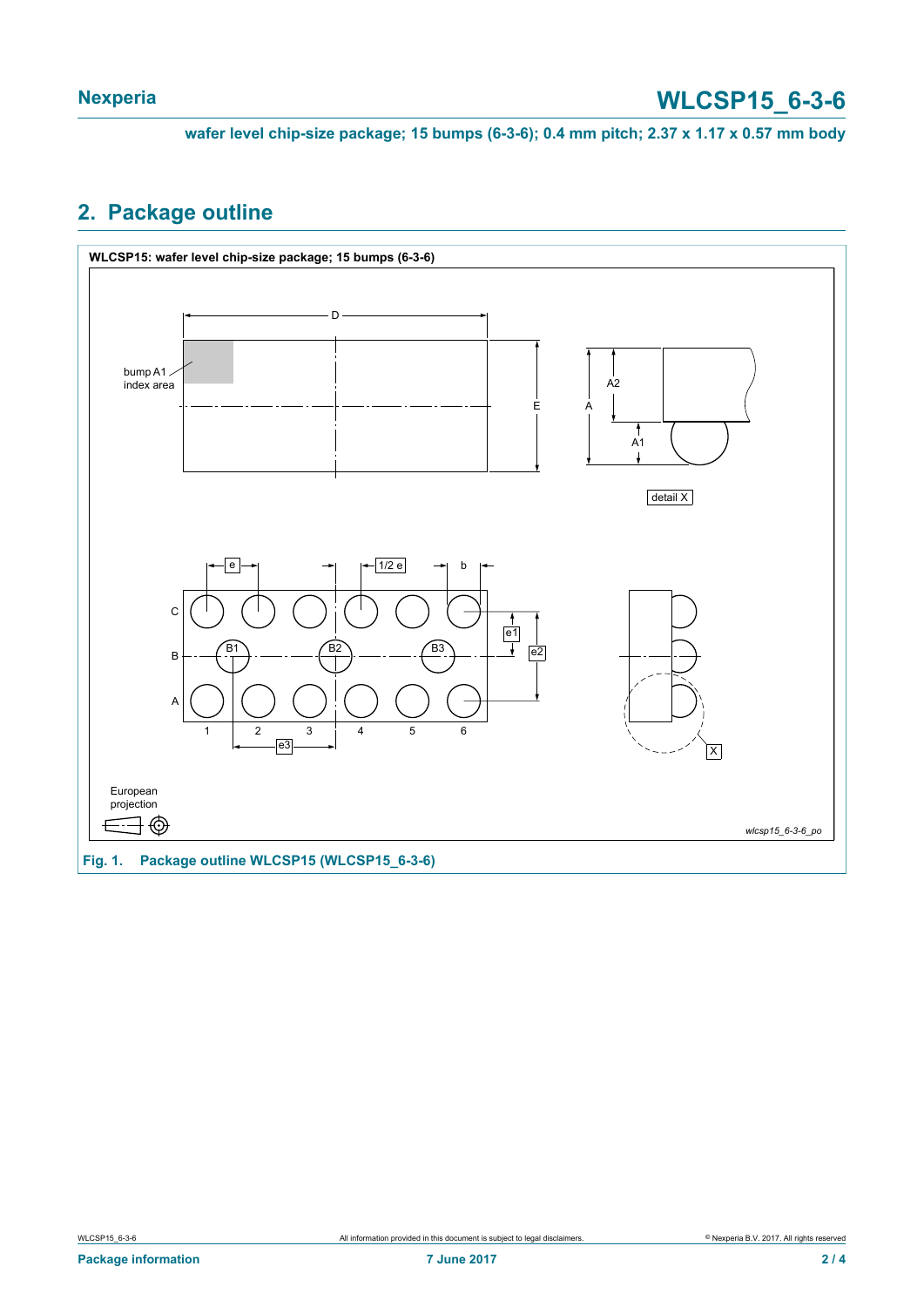# **Nexperia WLCSP15\_6-3-6**

**wafer level chip-size package; 15 bumps (6-3-6); 0.4 mm pitch; 2.37 x 1.17 x 0.57 mm body**

### <span id="page-2-0"></span>**3. Legal information**

#### **Disclaimers**

**Limited warranty and liability** — Information in this document is believed to be accurate and reliable. However, Nexperia does not give any representations or warranties, expressed or implied, as to the accuracy or completeness of such information and shall have no liability for the consequences of use of such information. Nexperia takes no responsibility for the content in this document if provided by an information source outside of Nexperia.

In no event shall Nexperia be liable for any indirect, incidental, punitive, special or consequential damages (including - without limitation - lost profits, lost savings, business interruption, costs related to the removal or replacement of any products or rework charges) whether or not such damages are based on tort (including negligence), warranty, breach of contract or any other legal theory.

Notwithstanding any damages that customer might incur for any reason whatsoever, Nexperia' aggregate and cumulative liability towards customer for the products described herein shall be limited in accordance with the *Terms and conditions of commercial sale* of Nexperia.

**Right to make changes** — Nexperia reserves the right to make changes to information published in this document, including without limitation specifications and product descriptions, at any time and without notice. This document supersedes and replaces all information supplied prior to the publication hereof.